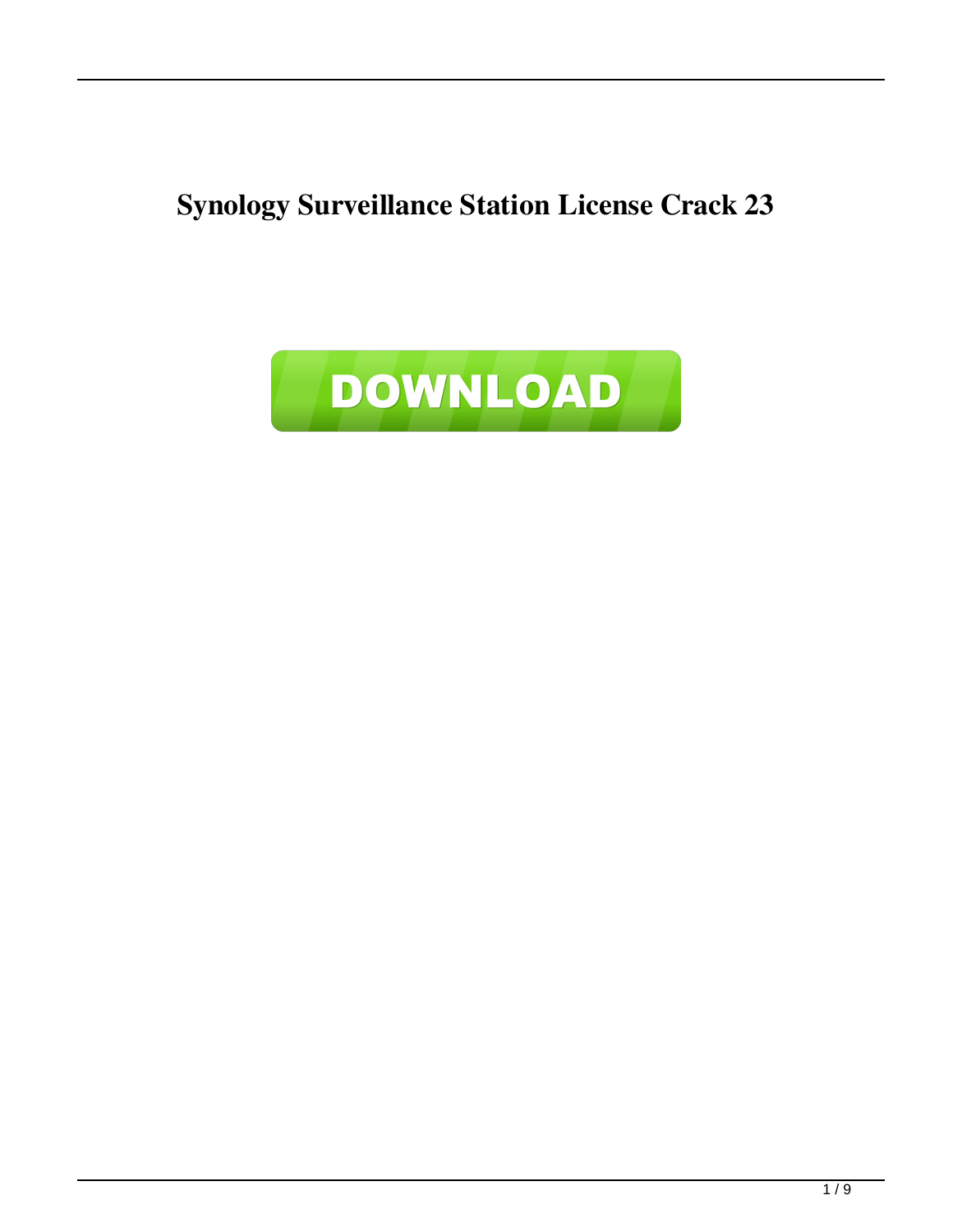23 Synology Surveillance Station License. The eight-pack allows users to expand the cameras permitted in a Synology Surveillance Station setup. Licenses are installed at the station's Central Management. If a license is lost during the installation process, you can reinstall it. 1 Here's a guide to help you reinstall the license for . Dec 4, 2020 I need one license. why is it so hard to find somewhere I can buy. . Dec 16, 2019 Fairly new to the Surveillance system so this might have been asked and. Did you crack using a combination of schedule and home mode? Jan 22, 2017 Yes you need a real Synology to use extra licenses, I bought a 2nd hand DS213 & use that purely for surveillance station, works very well. Quote . Oct 22, 2020 By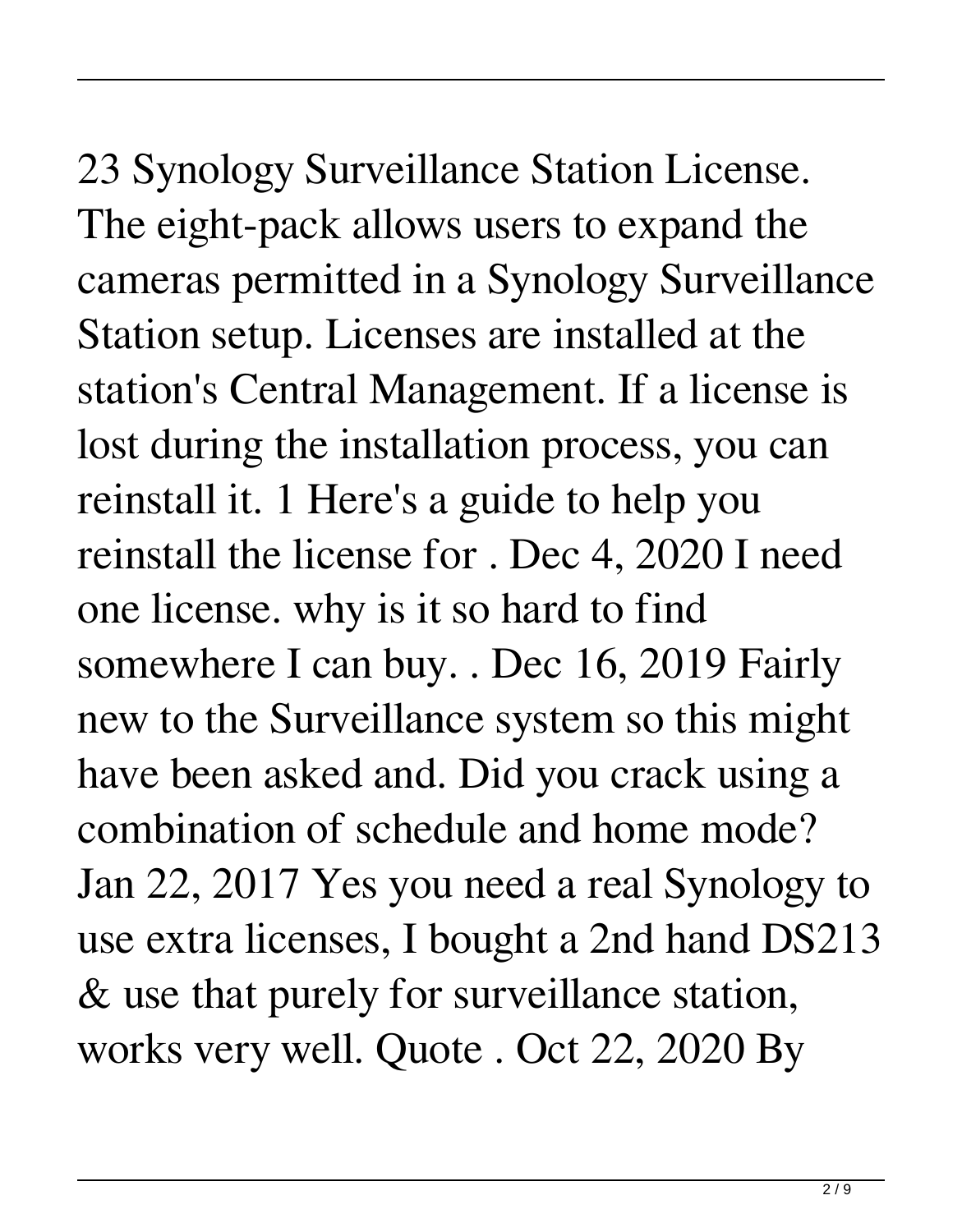## default, two camera licenses are installed. By applying the license key on the Surveillance

Station user interface, you will be able to set . Install License on Surveillance Station. Surveillance Station is a professional Network Video Recording (NVR) package. 23 Chapter 2: Deploy IP Cameras. The eightpack allows users to expand the cameras permitted in a Synology Surveillance Station setup. Licenses are installed at the station's Central Management . synology surveillance station license crack 23 23 Synology Surveillance Station License. The eight-pack allows users to expand the cameras permitted in a Synology Surveillance Station setup. Licenses are installed at the station's Central Management. If a license is lost during the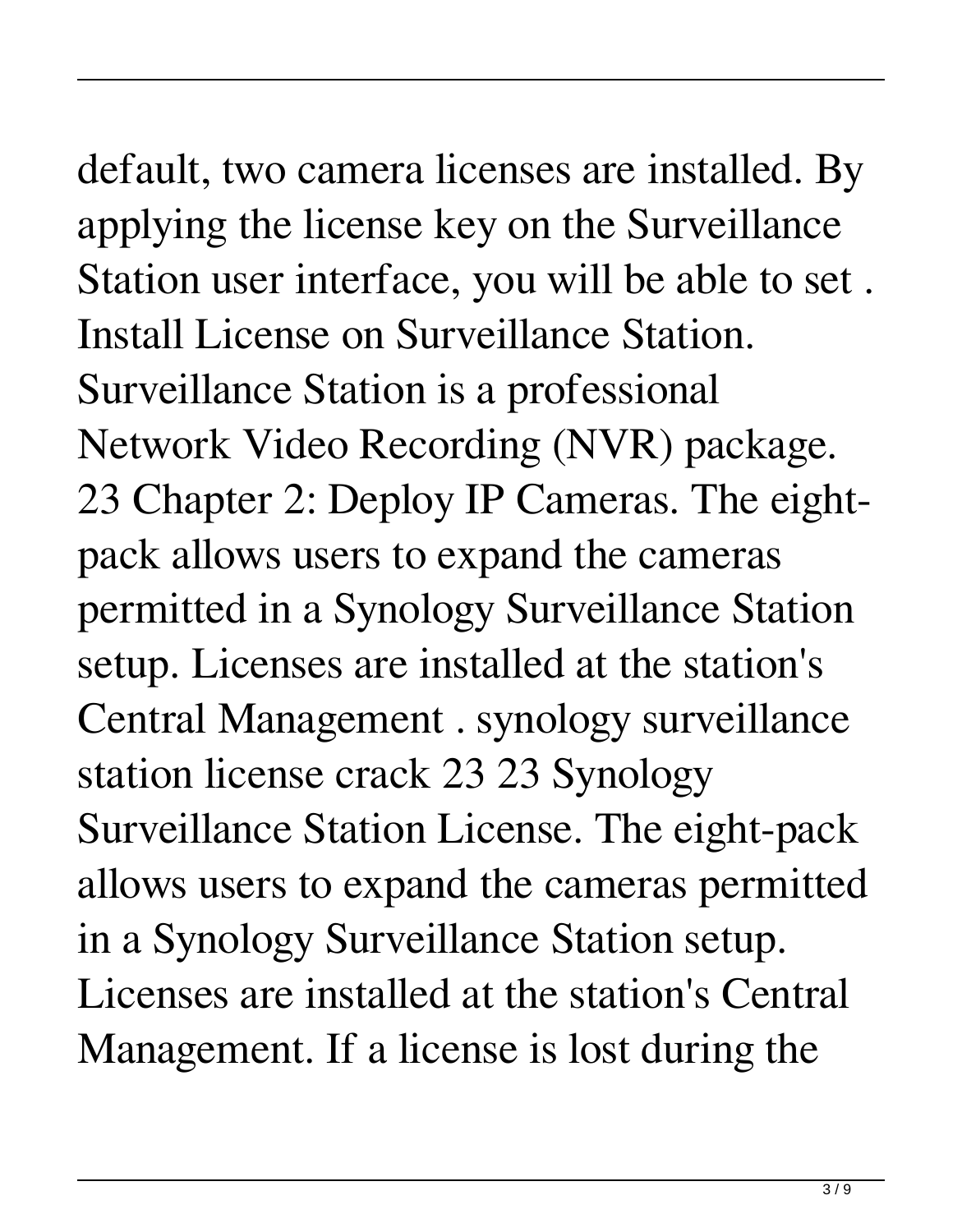#### installation process, you can reinstall it. 1 Here's a guide to help you reinstall the license for . Dec 4, 2020 I need one license. why is it so hard to find somewhere I can buy. . Dec

16, 2019 Fairly new to the Surveillance system so this might have been asked and. Did you crack using a combination of schedule and home mode? Jan 22, 2017 Yes you need a real Synology to use extra licenses, I bought a 2nd hand DS213 & use that purely for surveillance station, works very well. Quote . Oct 22, 2020 By default, two camera licenses are installed. By applying the license key on the Surveillance Station user interface, you will be able to set . Install License on Surveillance Station. Surveillance Station is a professional Network Video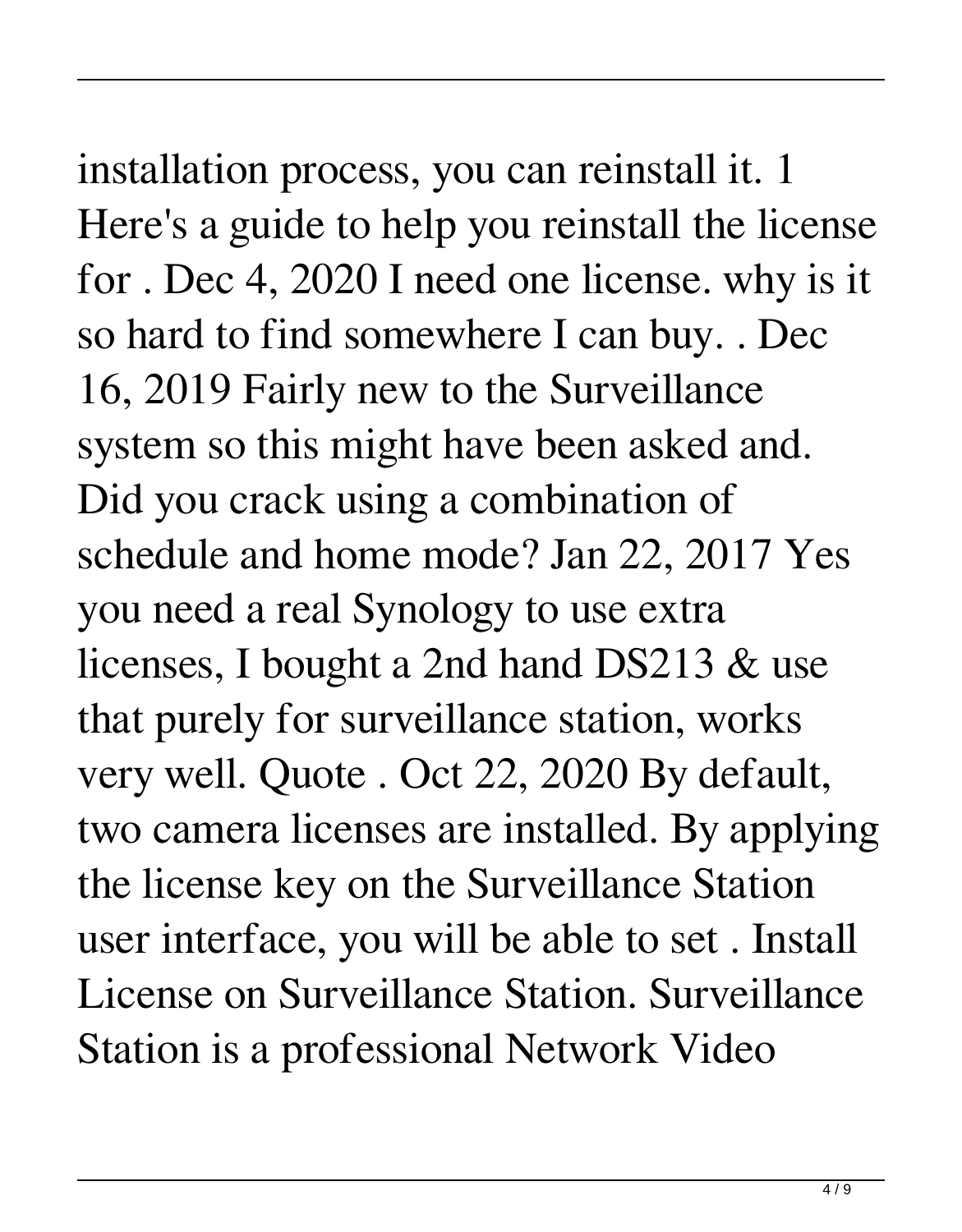#### Recording (NVR) package. 23 Chapter 2: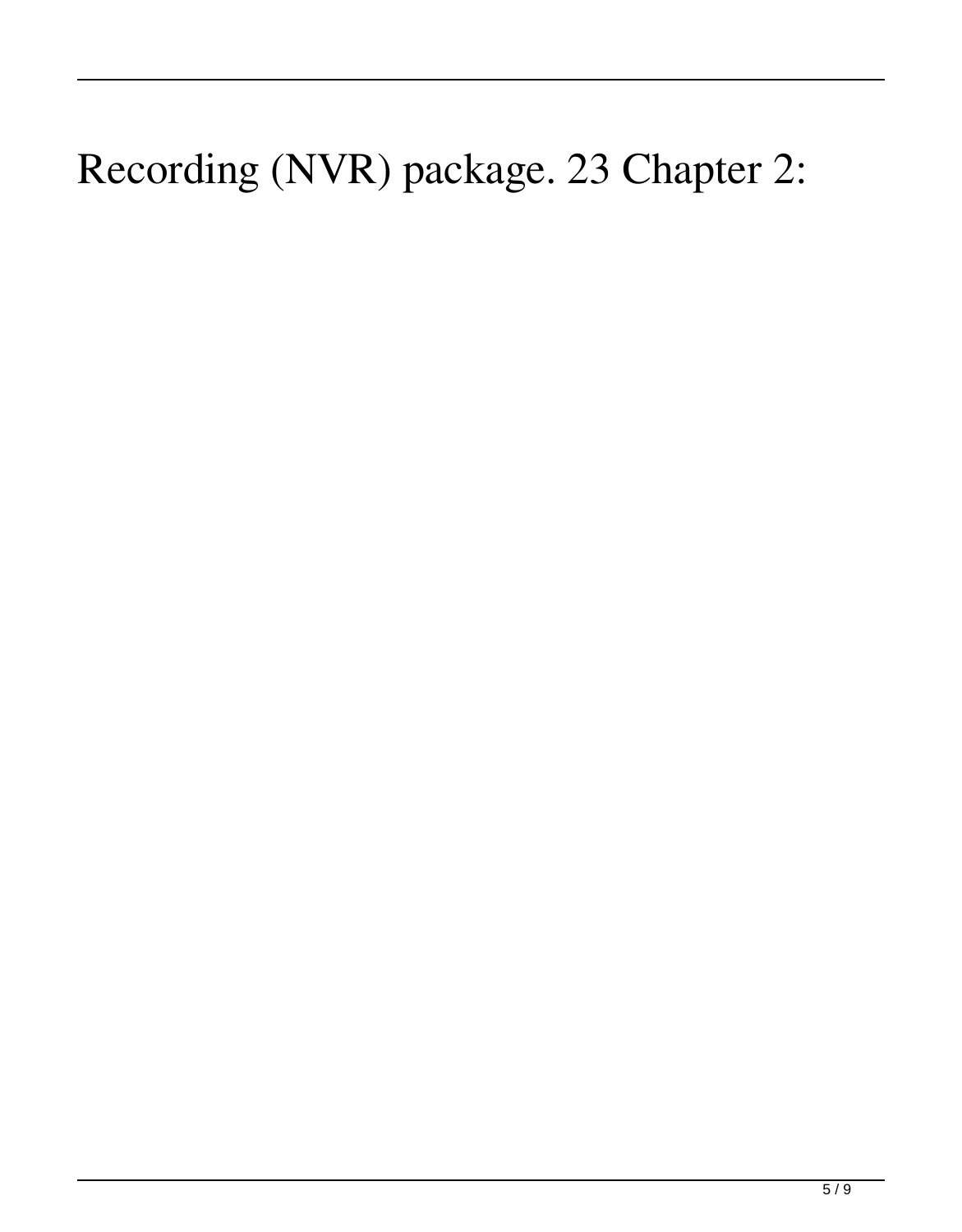### crack cid-2071 fix 22 yama-x100 license setting yama-x100 license setting and softreset yama-x100 license setting how to

activate yama-x100 license yama-x100 license setting How to install yama-x100 license How to activate yama-x100 license How to activate yama-x100 license How to set up yama-x100 license How to set up yamax100 license Security awareness Users can play a role in monitoring their physical environment by taking a simple, but effective, five-step approach:

Awareness—Create an awareness of the potential of threats and respond to them before they occur. Training—Conducting user training on technologies used in the facility, all of which can have a security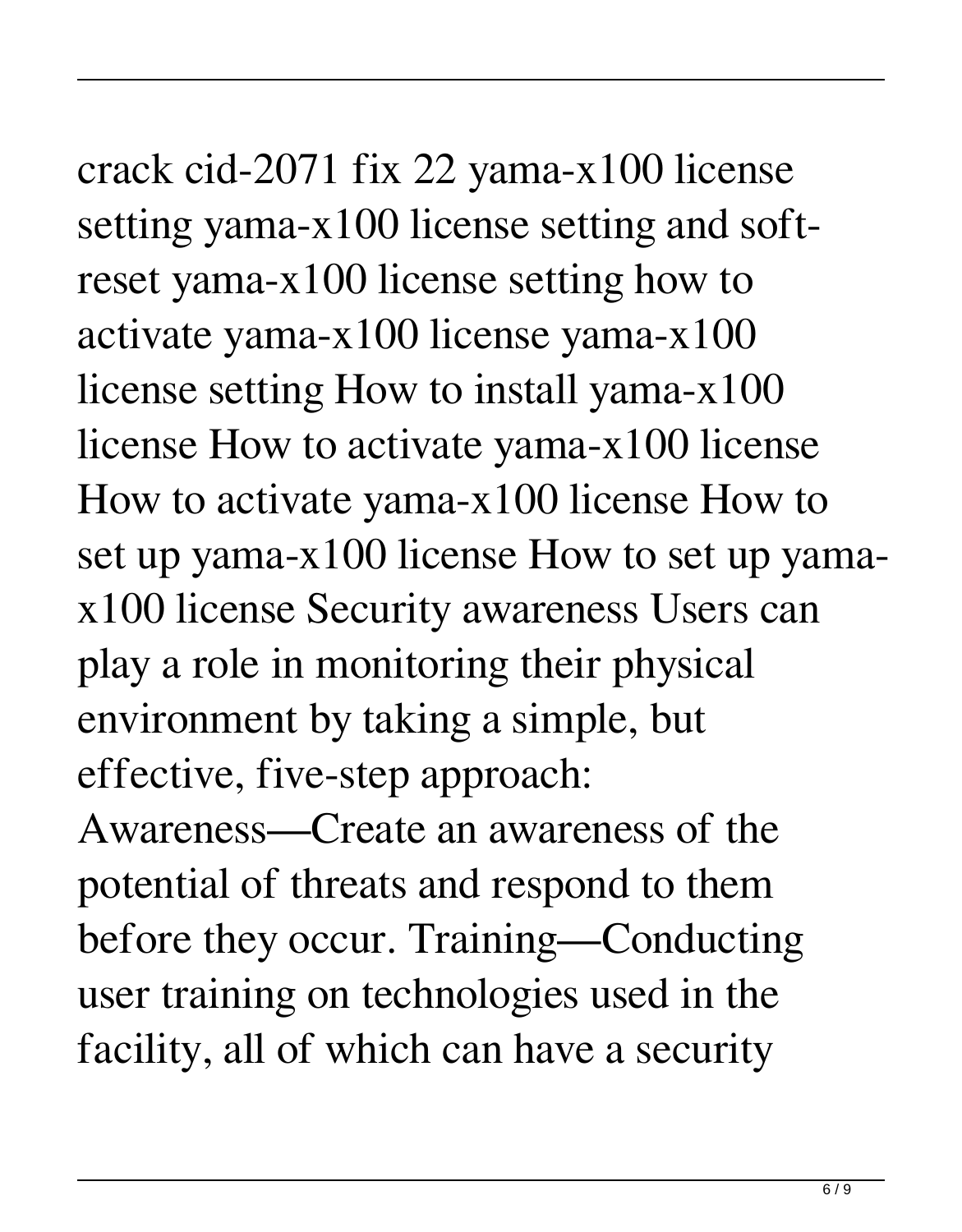### impact. Control—Apply physical controls to protect from physical access to a facility.

Assurance—Provide processes and policies to operate systems and to perform maintenance. Awareness—Create an awareness of the potential of threats and respond to them before they occur. Each one of these five components can be fully automated using software provided in a cost-effective and userfriendly manner. Confidentiality The following concepts are vital when handling information: Confidentiality—Protect information from public exposure.

Privilege—Distinguish what people can and cannot do with information.

Accountability—Establish who is accountable for information. Protecting information from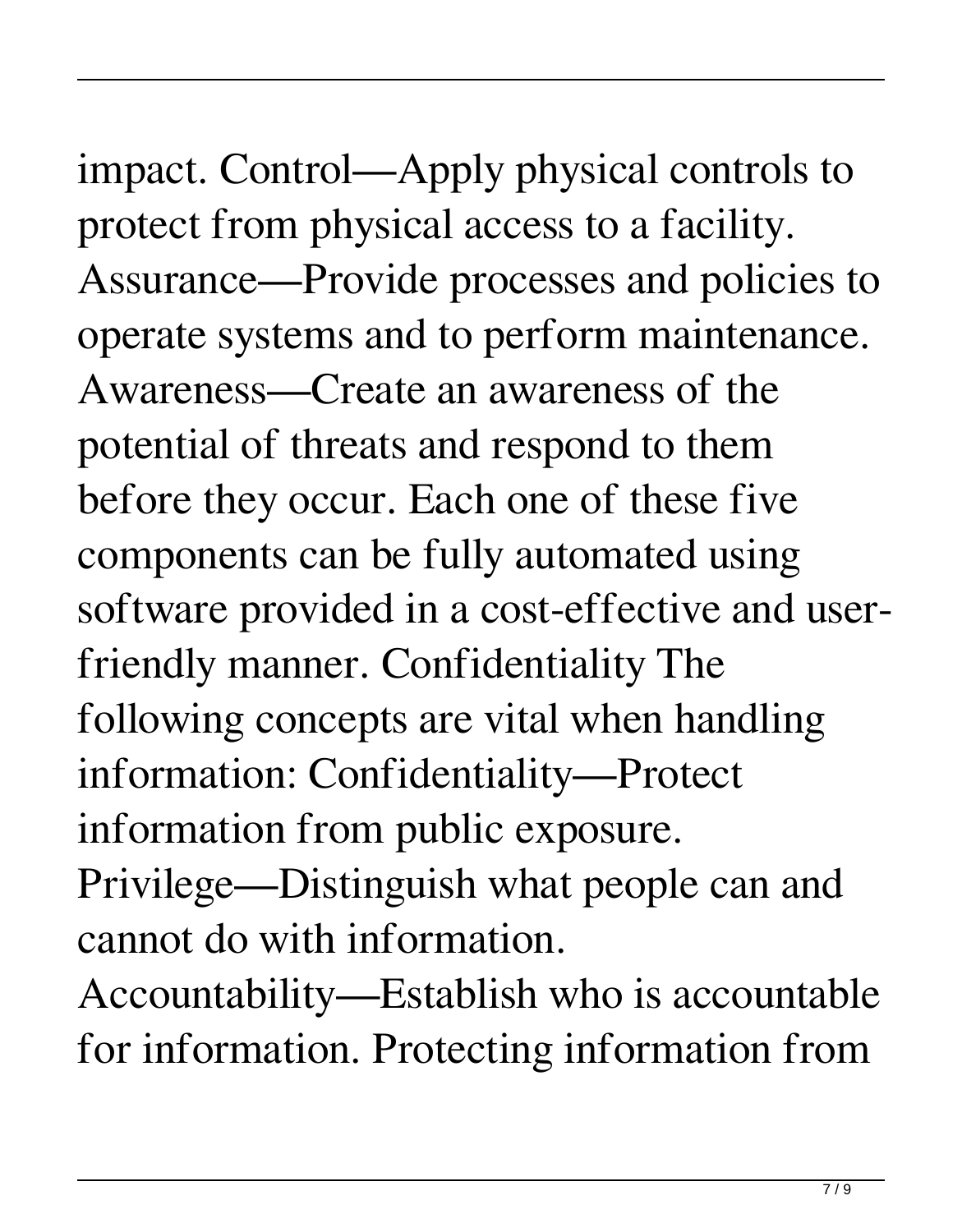# public exposure includes the following: Protecting the local data center from physical

attack by making a secure physical environment. Protecting networks from information leakage by limiting the access to only those with the right role. Protecting information from abuse and tampering by tracking the actions of authorized users. The following concepts are vital when handling information: Confidentiality—Protect information from public exposure.

Privilege—Distinguish what people can and cannot do with information.

Accountability—Establish who is accountable for information. Who has access to what is vital when controlling information. Managing information is the fundamental function of a